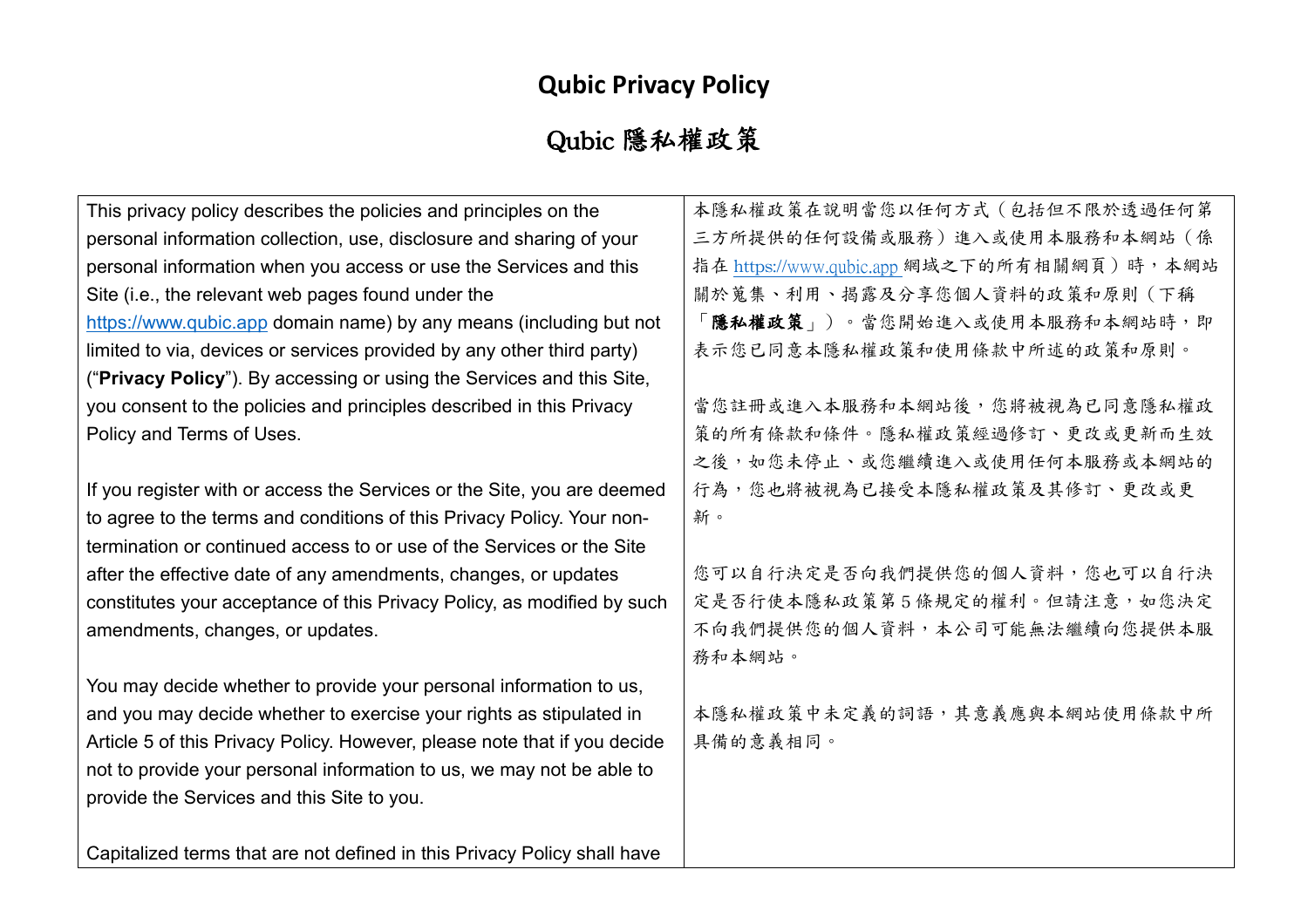| the same meaning in Terms of Use.                               |                                         |
|-----------------------------------------------------------------|-----------------------------------------|
| <b>INFORMATION COLLECTION</b><br>1                              | 資訊蒐集、處理及利用<br>$\mathbf{1}$              |
| 1.1 We collect your personal information when you register with | 當您註冊或進入本服務和本網站或以其他方式與本網站<br>1.1         |
| or access the Services and this Site or otherwise interact with | 互動時,本網站會蒐集您的個人資料。本網站可能會蒐                |
| this Site. We may collect the categories of information,        | 集的資訊類別,包括但不限於下述類別:                      |
| including, but not limited to, the categories described as      |                                         |
| below:                                                          | 1.1.1 用戶提供之資訊。為註冊以使用本服務和本網站,            |
|                                                                 | 您將提供您的個人資料,例如姓名、電話號碼、電                  |
| 1.1.1 User-Provided Information. You provide the Site with your | 子郵件地址。本網站可以根據本隱私權政策和使用                  |
| personal information such as your name, telephone               | 條款,針對您提供給本網站的任何與您的內容及回                  |
| number, e-mail address, date of birth, nationality to           | 饋有關的資訊內容,採取適當的行動和程序。若您                  |
| become a registered user for accessing the Services and         | 使用 Facebook、Twitter、Gmail、Apple ID 或其他本 |
| this Site. If you use your Facebook, Twitter, Gmail, Apple      | 公司接受的第三方帳戶 (下稱「第三方帳戶」)登                 |
| ID, or other accounts provided by third party and               | 入本服務和本網站,本網站將蒐集並儲存您的第三                  |
| accepted by AMIS ("Third Party Account") to log in to           | 方帳戶的電子郵件,以使您成為從第三方帳戶登入                  |
| the Services and this Site, we will collect and store your      | 本服務和本網站的註冊用戶。                           |
| Third Party Account's email and the essential information       |                                         |
| to become a registered user for accessing the Services          | 1.1.2 自動蒐集資訊。當您透過網路進入或使用本服務和            |
| and this Site from Facebook.                                    | 本網站,本服務會使用某些技術,包含但不限於                   |
|                                                                 | cookies 與類似技術, 蒐集您的電腦、手機、或其他            |
| 1.1.2 Automatically collected information. When you access or   | 通訊設備傳送給我們的資訊,該資訊包含但不限於                  |
| use the Services and this Site through the internet, We         | (1)您的IP位置、設備資訊,例如識別碼、設備                 |
| may use certain technologies, including, but not limited to     | 名稱及類型、作業系統、位置、網路資訊;及(2)                 |
| cookies and similar technologies, to collect information        | 有關您與本服務和本網站互動的方式及偏好的資                   |
| sent to us through your computer, mobile phone, or other        | 訊,例如您的瀏覽器類型、往返本網站的方式、您                  |
| access device, which includes, but not limited to (a) your      | 點選的網路連結、您瀏覽的網頁、以及您進入與離                  |
| IP address, device information, such as identifier, device      | 開本服務和本網站的時間。                            |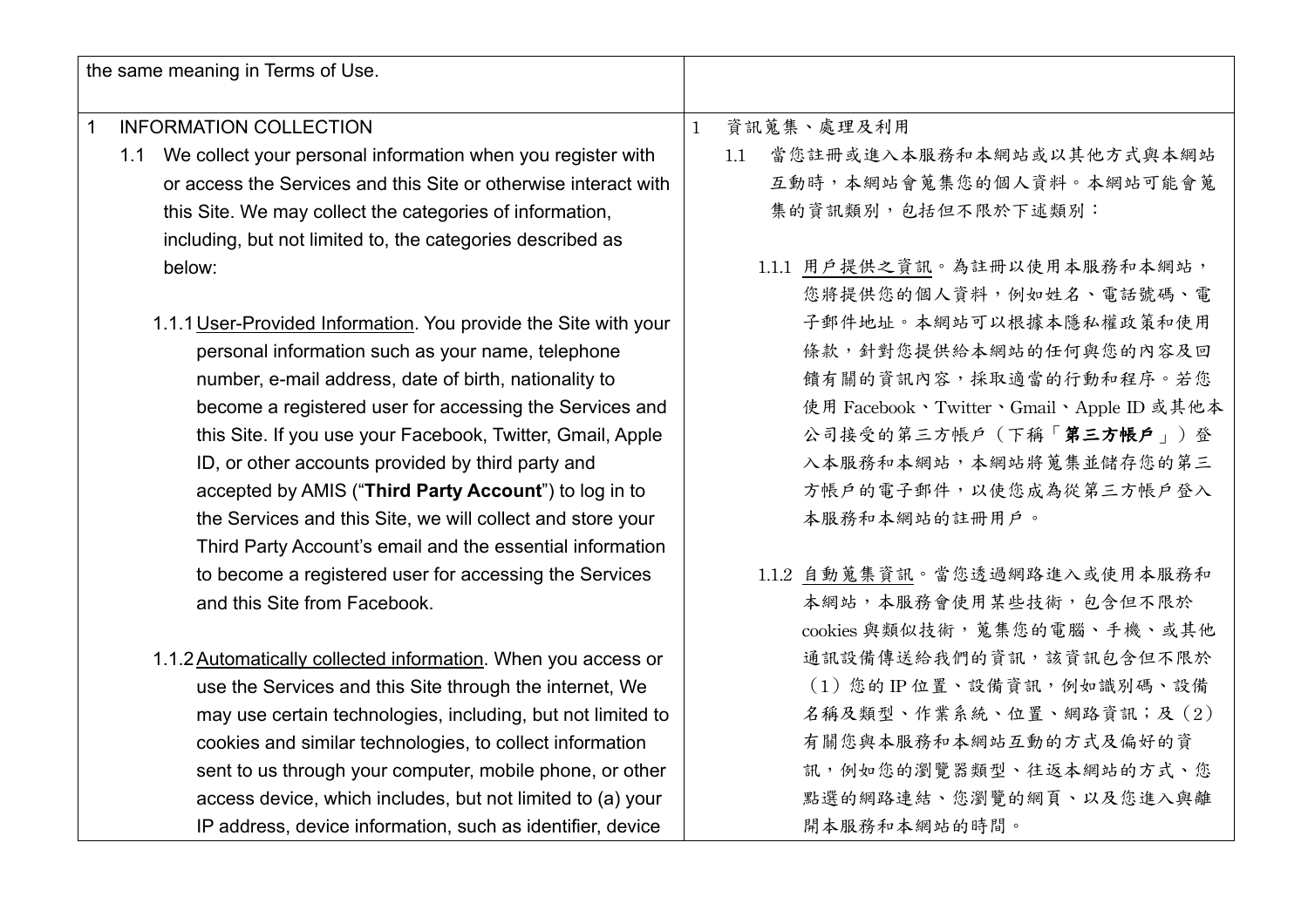name and type, operating system, location, mobile network information, and (b) the information related to the methods and preferences you interact with the Services and this Site, such as your browser type, traffic to and from our site, the link you accessed, the pages you visited, and the time you accessed or exited the Services and this Site.

- 1.2 The aforementioned personal information that you provide to this Site are classified as C001 (information identifying individuals), C011 (description of an individual), C102 (agreement or contract), C035 (recreational activities and interests), and C036 (lifestyles) in the Specific Purpose and the Classification of Personal Information of the Personal Information Protection Act ("Purpose and Classification").
- 1.3 The purposes that We collects, use, disclosure and sharing the aforementioned personal information are (a) authenticating users, (b) validating the process that you access or use the Services and this Site, (c) establishing and maintaining a responsible commercial relationship with you, (d) understanding your needs and your eligibility for products and services, (e) informing you about trading and financing features, commercials, advertising materials, and other news, (f) delivering products and services to you, (g) processing billing and collection of any fees, (h) conducting surveys and getting feedback from you, (i) meeting our legal and regulatory requirements, (j) analyzing your usage of the Services and this Site; and (k) developing and customizing
- 1.2 依據個人資料保護法中關於特定目的及個人資料類別的 規定(下稱「目的及類別」),上述您提供給本網站及 本網站自動搜集的個人資料的類別為:C001(辨識個人 者)、C011(個人描述)、C102 (約定或契約)、C035 (休閒活動及興趣)、C036(生活格調)。
- 1.3 本網站蒐集、處理與利用上述個人資料的目的包括但不 限於下述(請注意,本網站可能會同時基於一個或多個 目的以搜集、處理與利用您的個人資料):(1)驗證用 戶、(2)驗證您進入或使用本服務和本網站的程序、 (3)與您建立並保持負責任的商業關係、(4)瞭解您 的需求以及您是否適合使用產品與服務、(5)通知您關 於交易和財務資訊、廣告、廣告訊息和其他新聞、(6) 為您提供產品或服務、(7)處理帳單和收取費用、 (8)進行調查並取得您的回饋、(9)確保本網站符合 相關法令規範之要求、(10)分析您對於本服務和本網 站的使用情形、(11)根據您的偏好開發與客製化本服 務和本網站。上述目的的類別為:040(行銷(包含金控 共同行銷業務))、090 (消費者,客戶管理和服 務)、135(資(通)服務)、136 (資(通)訊和資料 庫管理)、148(網路購物及其他電子商務服務)、157 (調查、統計與研究分析)、181(其他經營合於營業登 記項目或組織章程所定之業務)。
- 1.4 本網站將持續蒐集、利用與處理您的個人資料,直到 (1)本網站停止提供服務,或(2)您透過本隱私權政 策提供的聯絡管道聯繫我們,並依據本隱私權政策第 5 條的規定,明確要求本網站停止蒐集您的個人信息。請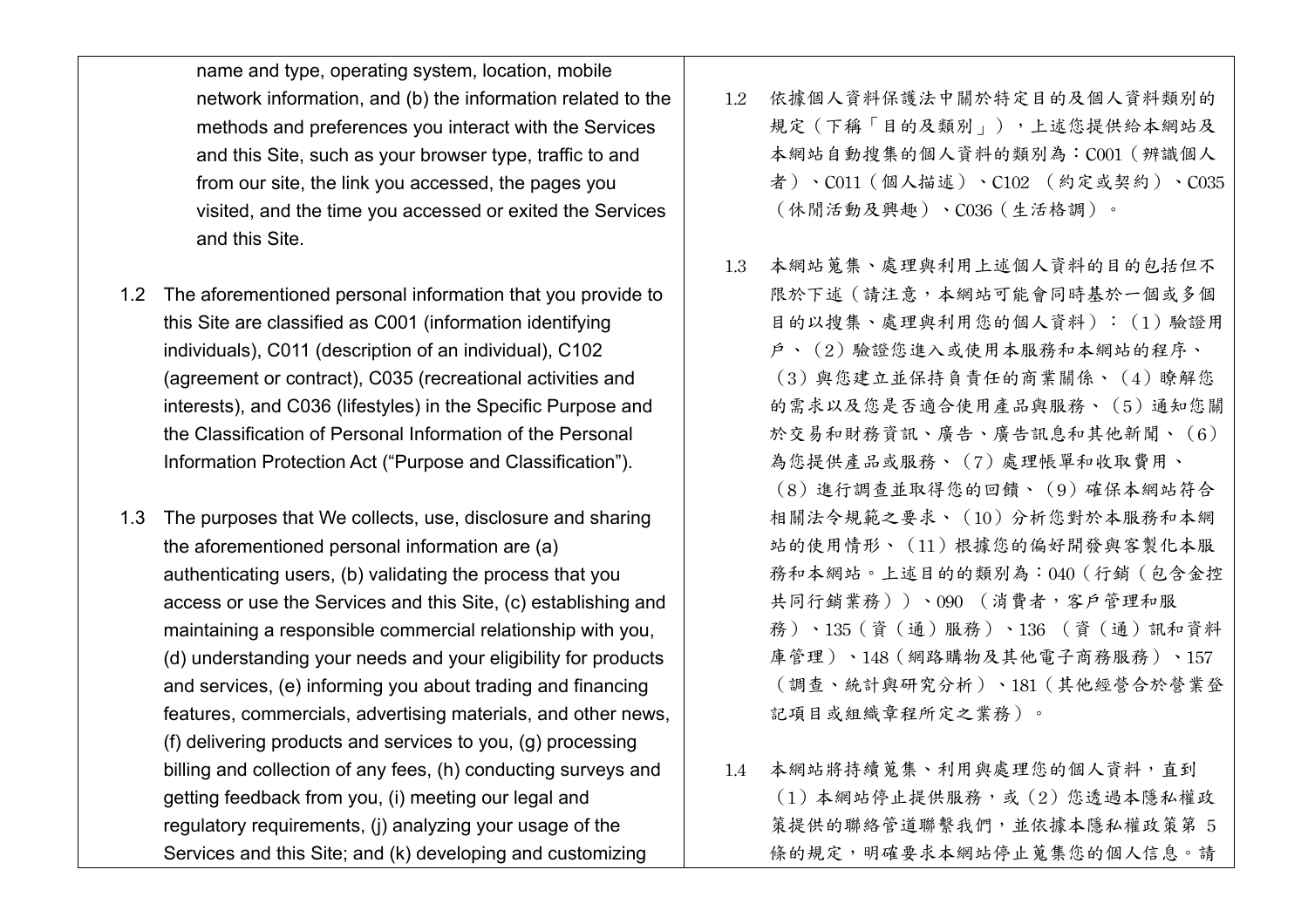the Services and this Site according to your preferences. The aforementioned purposes are classified as 040 (marketing (including financial cross-selling business)), 090 (consumer, customer management and service), 135 (information (communication) services), 136 (information (communication) and database management), 148 (internet shopping and other electronic commerce services), 157 (investigation, statistics and research analysis) in the Purpose and Classification, and 181 (other business operation in accordance with the business registration or bylaws).

- 1.4 We will collect your personal information until (a) We ceases to provide Services and this Site, or (b) you explicitly request us to cease to collect your personal information by contacting us through the contact information referred in this Privacy Policy and in accordance with the Article 5 of this Privacy Policy, in which case we may not be able to provide the Services and this Site to you.
- 1.5 We will collect and store your personal information when you access or use the Services and this Site. Your personal information may be exported outside of the jurisdiction in which you reside, and the location may change from time to time, depending on the services provider used by the Services (the "**Data Location**"). Under those circumstance, the governments, courts, law enforcement, or regulatory agencies of the Data Location may be able to obtain access to your personal information through foreign laws. You need to be aware that the privacy standards of the Data Location

注意,在此情形下,我們可能無法繼續向您提供本服務 和本網站。

1.5 當您進入或使用本服務和本網站時,本網站將會蒐集、 處理與利用並儲存您的個人資料。您的個人資料可能會 存放在您所在的法律管轄地之外,且該資訊存放的位置 可能會因為本服務所使用的服務提供商不同而有變動 (下稱「資料位址」)。在此情形下,資料位址所在地 的政府、法院、執法單位或監管機構,可能會依據該地 之法律取得您的個人資料。請注意,該資料位址對於隱 私的標準可能會低於您所在的法律管轄地的隱私標準。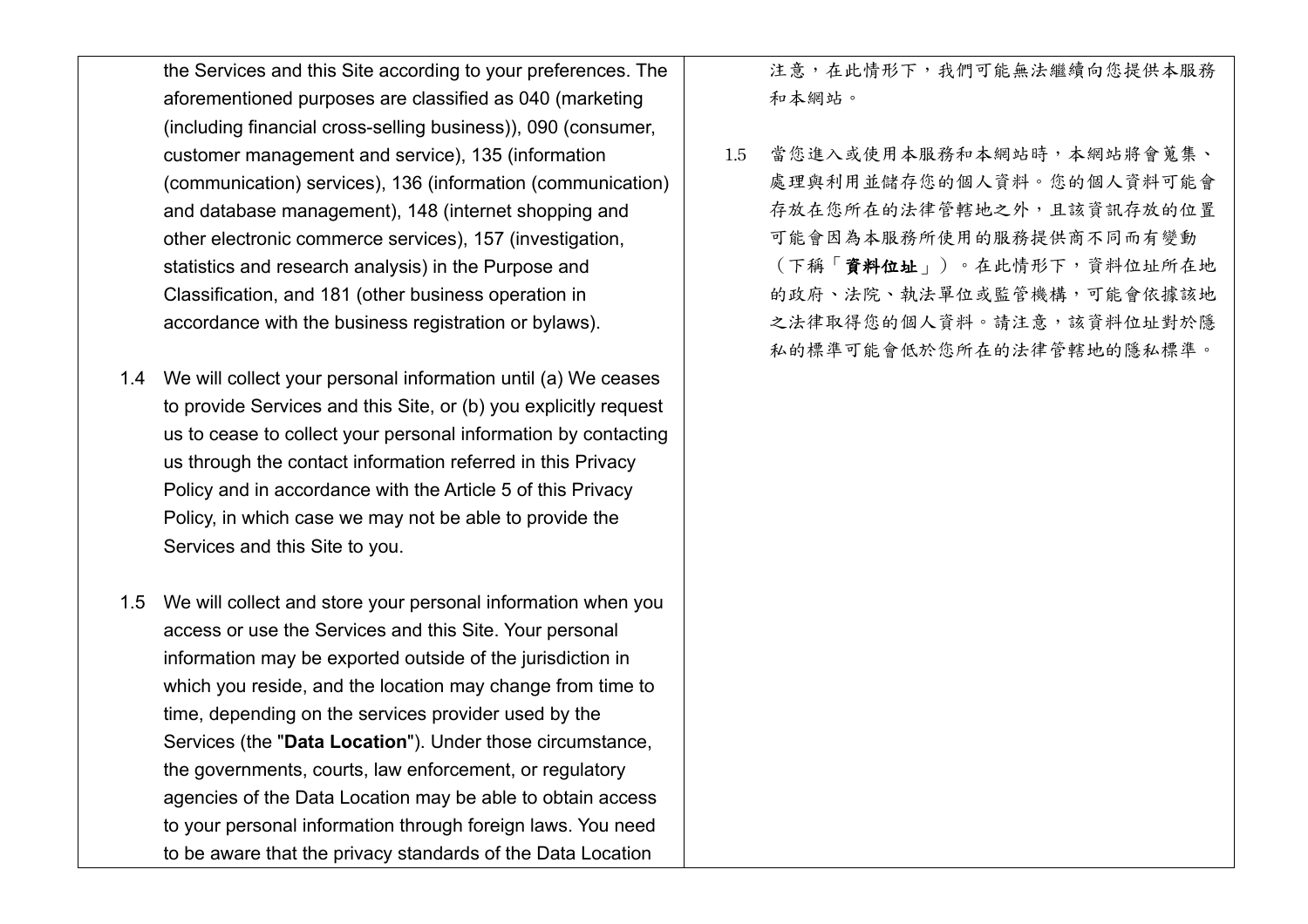|                |     | may be lower than those of the jurisdiction in which you<br>reside. |                |     |                               |
|----------------|-----|---------------------------------------------------------------------|----------------|-----|-------------------------------|
| $\overline{2}$ |     | THIRD PARTY ANALYTICS AND ADVERTISING                               | $\overline{2}$ |     | 第三方分析和廣告                      |
|                | 2.1 | To develop or improve the Services and this Site, we may            |                | 2.1 | 為了開發或改善本服務和本網站,本公司可能會邀請第      |
|                |     | engage third-party service providers to help us research and        |                |     | 三方服務提供商來協助我們研究和分析有關您使用本服      |
|                |     | analyze information about your use of the Services and this         |                |     | 務和本網站的資訊。該第三方服務提供商也可能會使用      |
|                |     | Site. These third parties may also use cookies and similar          |                |     | cookies 及類似技術來蒐集有關您使用本服務和本網站的 |
|                |     | technologies to collect similar information about your use of       |                |     | 類似資訊。未得您的同意,本網站不會提供任何足以識      |
|                |     | the Services and this Site. We do not provide any information       |                |     | 別您個人身份的資訊給這些第三方服務提供商。但請注      |
|                |     | that can identify you personally to these third-party service       |                |     | 意,本網站無法控制該第三方服務提供商如何使用相關      |
|                |     | providers without your consent. However, we do not control          |                |     | 技術,且其如何使用相關技術是受該等第三方服務提供      |
|                |     | the third parties' use of such technologies and their use is        |                |     | 商的隱私權政策所拘束,並不受本隱私權政策所拘束。      |
|                |     | governed by those parties' privacy policies, not subject to this    |                |     |                               |
|                |     | Privacy Policy.                                                     |                | 2.2 | 本網站可能會允許第三方廣告服務或網路商在本服務和      |
|                |     |                                                                     |                |     | 本網站以及第三方服務提供商的網站上放置廣告。這些      |
|                | 2.2 | We may allow third-party ad servers or ad networks to serve         |                |     | 第三方廣告服務或網路商會直接在您的瀏覽器上放置廣      |
|                |     | advertisements on the Services and this Site and on third-          |                |     | 告和連結。於此情形,該廣告服務或網路商會自動收到      |
|                |     | party services. These third-party ad servers or ad networks         |                |     | 你的 IP 地址。他們也可能使用其他技術來評估其廣告    |
|                |     | use technology to send, directly to your browser, the               |                |     | 的有效性並客製化廣告內容。未得您的同意,本網站不      |
|                |     | advertisements and links that appear on the Services. They          |                |     | 會提供任何足以識別您個人身份的資訊給這些第三方廣      |
|                |     | automatically receive your IP address when this happens.            |                |     | 告服務或網路商。但請注意,如果廣告服務或網路商要      |
|                |     | They may also use other technologies to measure the                 |                |     | 求本網站向特定受眾展示廣告,而您對該廣告作出回       |
|                |     | effectiveness of their advertisements and to personalize the        |                |     | 應,則該廣告服務或網路商可能會認定您符合他們所要      |
|                |     | advertising content. We do not provide any information that         |                |     | 觸及的受眾。                        |
|                |     | can identify you personally to these third- party ad servers or     |                |     |                               |
|                |     | ad networks without your consent. However, please note that         |                |     |                               |
|                |     | if an advertiser asks the Site to show an advertisement to a        |                |     |                               |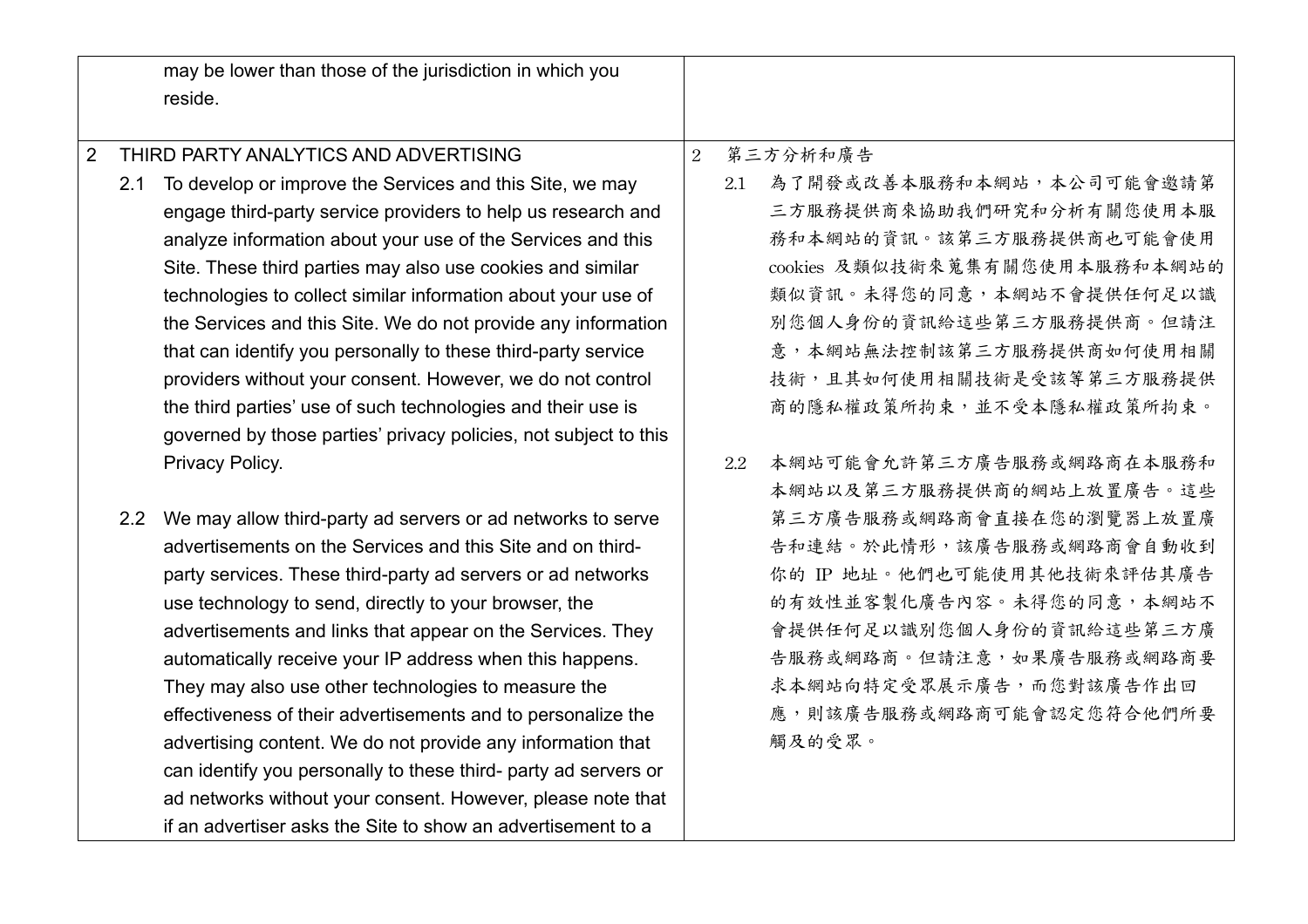|     | certain audience and you respond to that advertisement, the                                                |  |     |                                |
|-----|------------------------------------------------------------------------------------------------------------|--|-----|--------------------------------|
|     | advertiser or ad server may conclude that you fit the                                                      |  |     |                                |
|     | description of the audience they are trying to reach.                                                      |  |     |                                |
|     |                                                                                                            |  |     |                                |
| 3   | SHARING AND DISCLOSURE OF INFORMATION<br>We do not share, sell, lease, transfer or otherwise disclose your |  |     | 分享與揭露資訊                        |
|     |                                                                                                            |  |     | 除非有下述情形本公司不會將您的個人信息分享、出售、出     |
|     | personal information to third parties unless otherwise stated below.                                       |  |     | 租、轉讓或以其他方式揭露給第三人:              |
|     |                                                                                                            |  |     |                                |
| 3.1 | Consent. Except as described in this Privacy Policy, we do                                                 |  | 3.1 | 同意。除本隱私權政策所述的情形外,未得您同意,本       |
|     | not share or transfer your personal information to third parties                                           |  |     | 公司不會將您的個人資料分享或轉讓給第三人。          |
|     | without your consent.                                                                                      |  |     |                                |
|     |                                                                                                            |  | 3.2 | 服務提供者。本公司可依據我們的合理判斷,將您的個       |
| 3.2 | Service Providers. We may share or transfer your personal                                                  |  |     | 人資料與重要第三方分享或轉讓予重要第三方,包括但       |
|     | information with essential third parties, including, but not                                               |  |     | 不限於本公司及其關係企業、與其所委任之第三方服務       |
|     | limited to AMIS and its Affiliates, and the third party service                                            |  |     | 提供者,以方便您進入或使用本服務和本網站、加強我       |
|     | providers at the reasonable discretion of AMIS, to facilitate                                              |  |     | 們的驗證程序,以及協助本服務實行洗錢防制與洗錢和       |
|     | your access to or use of the Services and this Site, enhance                                               |  |     | 反恐怖主義政策。                       |
|     | our verifications procedures, and assist AMIS with                                                         |  |     |                                |
|     | implementation of any Anti-Money Laundering and Counter-                                                   |  | 3.3 | 法律遵循與法律執行政策。如果根據相關法律要求或依       |
|     | Terrorist Policies.                                                                                        |  |     | 下述情形,本公司有足夠理由認為我們存取、保留或揭       |
|     |                                                                                                            |  |     | 露您的個人訊息、內容和/或回饋是合理且必要的,則我      |
| 3.3 | Legal Compliance and Law Enforcement. We may access,                                                       |  |     | 們可以存取、保留或揭露您的個人訊息、內容和/或回       |
|     | preserve, or disclose your personal information, Content,                                                  |  |     | 饋: (1)遵循法律、政府或類似政府等官方機構的要      |
|     | and/or Feedback if required to do so by applicable laws or in                                              |  |     | 求; (2) 執行使用條款; (3) 回應任何主張內容和/或 |
|     | a good faith belief that such access, government agency                                                    |  |     | 回饋侵犯任何其他第三方權利的聲明; (4)執行或管理     |
|     | collect or process personal information under legal obligations                                            |  |     | 與本服務和本網站用戶的協議,包括調查潛在的違規行       |
|     | preservation or disclosure is reasonably necessary to: (a)                                                 |  |     | 為; (5) 偵測、預防或以其他方式處理欺詐,安全或技    |
|     | comply with legal process or request by a government or                                                    |  |     |                                |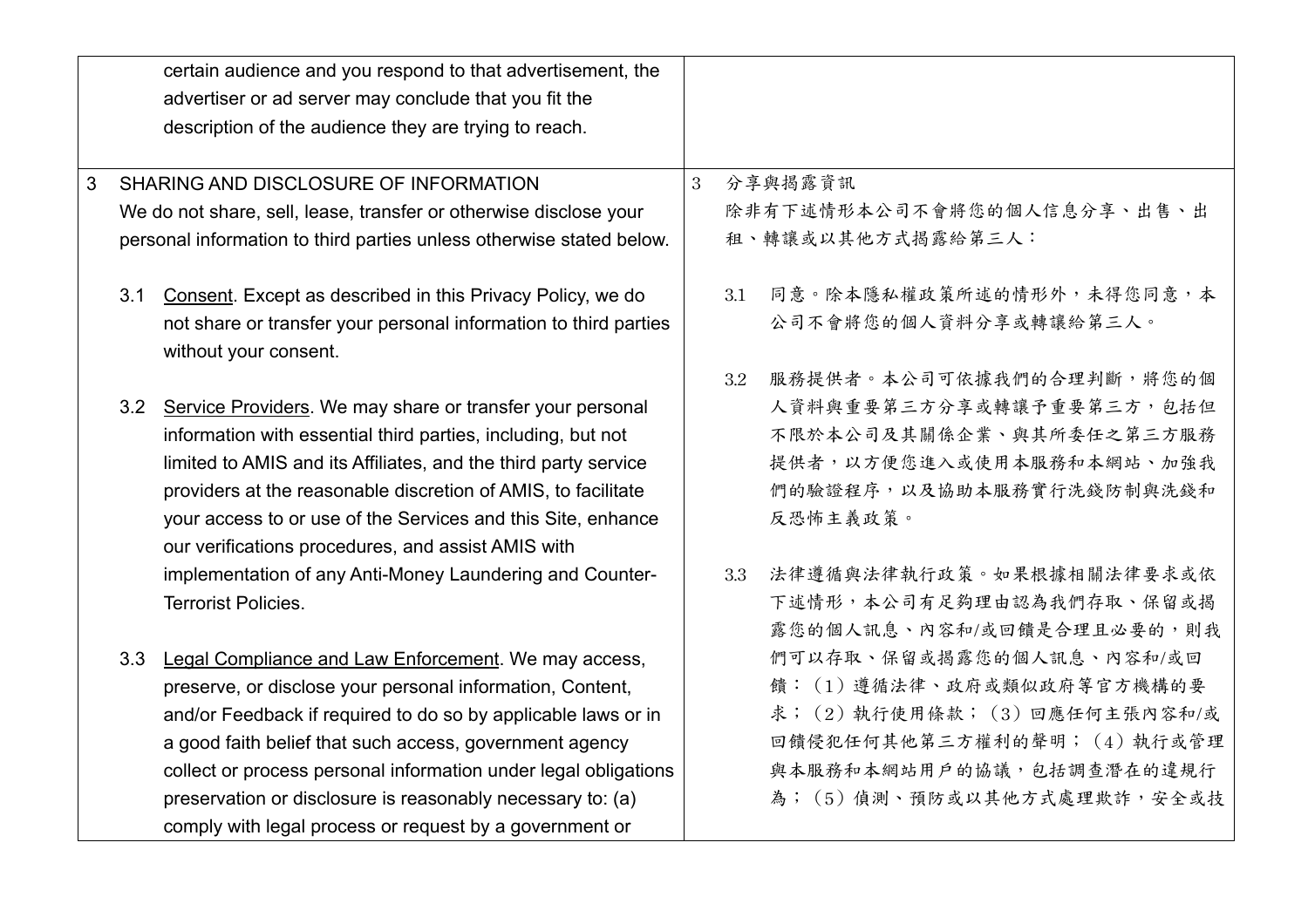|                |     | quasi-government authority; (b) enforce the Terms of Use; (c)       |                | 術問題;或(6)保護本公司或使用服務或本網站的用戶                          |
|----------------|-----|---------------------------------------------------------------------|----------------|----------------------------------------------------|
|                |     | respond to claims that any content and/or feedback violates         |                | 及公眾的權利、財產或人身安全。                                    |
|                |     | the rights of any other third parties; (d) enforce or administer    |                |                                                    |
|                |     | our agreement with the users of the Services and this Site,         |                | 合併與收購。本網站蒐集的資訊被視為商業資產。因<br>3.4                     |
|                |     | including investigation of potential violations hereof; (e)         |                | 此,當我們決定與第三方出售、購買或合併時,本公司                           |
|                |     | detect, prevent, or otherwise address fraud, security or            |                | 可能會將您的個人資料分享、移轉或揭露給該第三方。                           |
|                |     | technical issues; or (f) protect the rights, property or personal   |                | 本公司也可能在公司分割、併購或解散過程中移轉或讓                           |
|                |     | safety of AMIS, the users of the Services and this Site and the     |                | 渡此類資訊。                                             |
|                |     | public.                                                             |                |                                                    |
|                |     |                                                                     |                |                                                    |
|                | 3.4 | Mergers and Acquisitions. Information that AMIS collects is         |                |                                                    |
|                |     | considered a business asset. Therefore, AMIS may share,             |                |                                                    |
|                |     | transfer or disclose your personal information to third parties     |                |                                                    |
|                |     | when we decide to sell, buy, or merger our businesses with          |                |                                                    |
|                |     | such parties. We may also transfer or assign such information       |                |                                                    |
|                |     | in the course of corporate divestitures, mergers, or                |                |                                                    |
|                |     | dissolution.                                                        |                |                                                    |
|                |     |                                                                     |                |                                                    |
| $\overline{4}$ |     | <b>CONNECTION OF THIRDPARTY SERVICES</b>                            | $\overline{4}$ | 第三方服務連結                                            |
|                |     | The Services may provide you an option to encrypt your              |                | 為了備份您的交易密碼,本服務可能提供您將交易密碼加密                         |
|                |     | Transaction Password to a file (the "Backup File") for the purpose  |                | 至一個檔案 (下稱「備份檔案」) 的選項。此選項中, 您將                      |
|                |     | of backup. Through such option, you will have to authorize the      |                | 授權本服務連結您的雲端儲存服務帳戶(下稱「雲端帳                           |
|                |     | Service to connect to your account of specific cloud services (the  |                | $\hat{\bm{P}}$   ), 包括但不限於 Google Drive。一旦您於本服務中連結 |
|                |     | "CS Account"), including without limited to Google Drive. Once you  |                | 您的雲端帳戶,本服務將有能力從您的雲端帳戶中讀取檔案                         |
|                |     | connect your CS Account in the Services, the Services will have     |                | 或將檔案寫入至您的雲端帳戶。在備份程序中,本服務會將                         |
|                |     | the ability to read and write files in your CS Account. The Service |                | 備份檔案存入您的雲端帳戶,且在您要求恢復或重新設定交                         |
|                |     | will save your Backup Files into your CS Account through the        |                | 易密碼時,本服務將會從您的雲端帳戶中讀取備份檔案。除                         |
|                |     | backup process and read your Backup Files from your CS Account      |                |                                                    |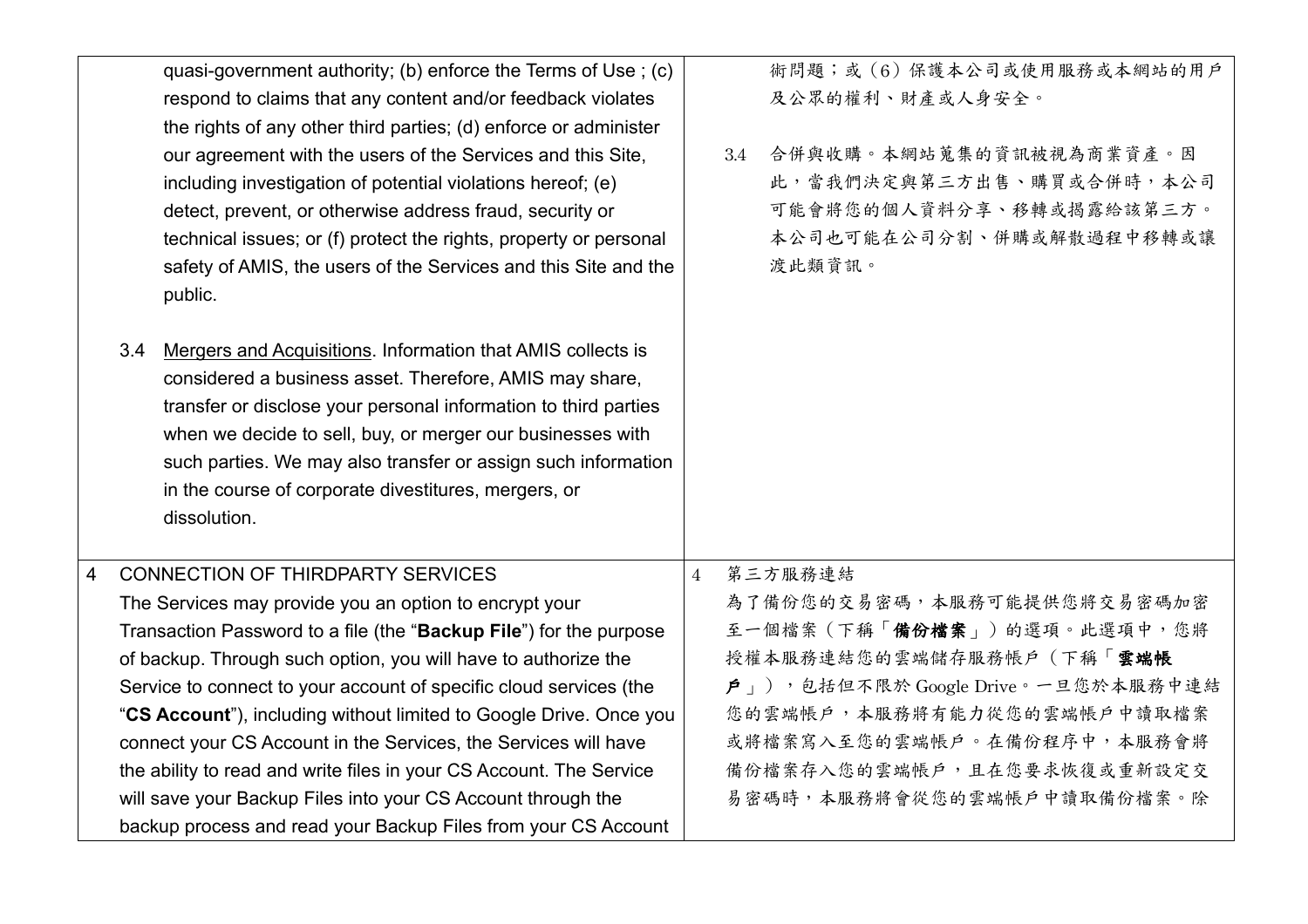|   | when your request to recover or reset your Transection Password.<br>Apart from the above, we will not save or store your Backup Files<br>and will not share your Backup Files to anyone without your<br>consent.                                                                                                                                                                                                                                                                                      |                 | 了上述使用外,我們不會儲存您的備份檔案,也不會未經您<br>的同意與任何人分享您的備份檔案。                                                                                                                                                                  |
|---|-------------------------------------------------------------------------------------------------------------------------------------------------------------------------------------------------------------------------------------------------------------------------------------------------------------------------------------------------------------------------------------------------------------------------------------------------------------------------------------------------------|-----------------|-----------------------------------------------------------------------------------------------------------------------------------------------------------------------------------------------------------------|
| 5 | PROTECTION OF INFORMATION<br>We use reasonable technical and organizational information<br>security measures to provide appropriate protection for your<br>personal information from leaking or unauthorized access and<br>prevent such risks of providing personal information. However, we<br>cannot guarantee the personal information you provided to us or<br>we collected may not be accessed, disclosed, altered, or destroyed<br>by any attacks from hackers or any skilled computer experts. | 5               | 資訊保護措施<br>本網站使用合理的技術及資訊安全措施,為您的個人資料提<br>供適當的保護,以防止個人資料洩露或遭未經授權的存取,<br>並在提供個人資料的過程中避免上述風險發生。但請注意,<br>本網站無法保證您提供的個人資料或我們蒐集的個人資料,<br>不會被駭客或任何電腦專家的攻擊而存取、揭露、更改或銷<br>毀。                                              |
| 6 | CHOICES AND RIGHTS OF YOUR INFORMATION<br>6.1 You may exercise your rights stipulated in this Section with<br>regard to your personal information collected, processed, and<br>used by AMIS, and you may delete your account of the                                                                                                                                                                                                                                                                   | $6\phantom{1}6$ | 選擇個人資料與相關權利<br>就本網站所蒐集、處理和利用的您的個人資料,您可以<br>6.1<br>行使本條所規定的權利。您也可以刪除您的帳號。在此<br>情形下,我們可能無法繼續提供本服務及本網站給您。                                                                                                          |
|   | Services, in which case we may not be able to provide the<br>Services and this Site to you.<br>6.2 You have the right, subject to the applicable laws and this<br>Section of this Privacy Policy, (a) to inquire or request for a<br>review of the personal information AMIS has collected from<br>you; (b) to make duplications of the personal information<br>AMIS has collected from you; (c) to replenish and rectify the                                                                         |                 | 您可以依據相關法律以及本隱私權政策,就您的個人資<br>6.2<br>料向本公司行使下列權利: (1) 查詢或請求閱覽本網站<br>蒐集的個人資料; (2) 製給本網站蒐集的個人資料的複<br>製本; (3)補充或更正本網站蒐集的個人資料; (4)<br>請求本網站停止繼續蒐集、處理與利用其已蒐集的個人<br>資料;及(5)刪除本網站蒐集的個人資料(在此情形<br>下,我們可能無法繼續向您提供本服務和本網站。但 |
|   | personal information AMIS has collected from you; (d) to                                                                                                                                                                                                                                                                                                                                                                                                                                              |                 |                                                                                                                                                                                                                 |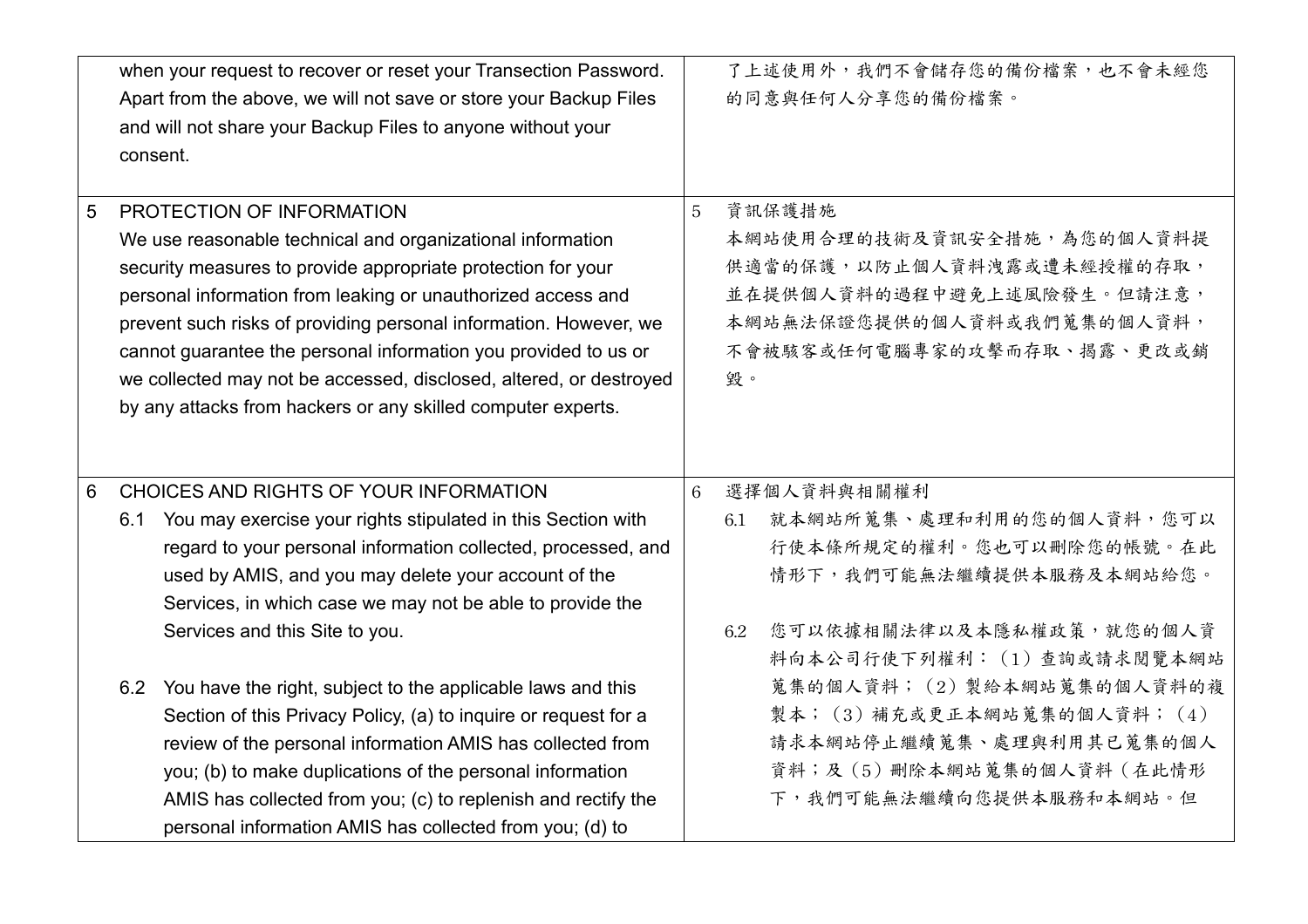request AMIS to discontinue our collection, processing and use of the personal information AMIS has collected from you; and (e) to delete any personal information AMIS has collected from you (by requesting AMIS to do so, in which case AMIS may not be able to provide the Services and this Site to you thereafter. AMIS cannot, however, delete such personal information that is necessary for compliance with binding legal obligations or if the personal information must be retained according to applicable laws).

- 6.3 Upon your inquiry or request for a review and making duplication of the personal information AMIS has collected from you, AMIS shall determine whether to agree to such request within fifteen (15) days from the date on which AMIS receives your request, except: (a) when the national security, diplomatic and military secrets, the macro-economic interests or other major national interests may be harmed; (b) when the performance of official duties may be interfered with; and (c) when the major interests of AMIS or a third person may be affected. The fifteen-day period may be extended to a time period of no longer than fifteen (15) days when necessary and you will be notified of the reason of extension in writing (either in electronic or hard-copy form). Please note that AMIS may charge a fee to those who make an inquiry or request to review or make duplications of their personal information.
- 6.4 Upon your inquiry or request to replenish or rectify the personal information AMIS has collected from you, AMIS shall determine whether agree to such request within thirty (30)

是,本公司無法刪除為遵循法律相關義務上所須的個人 資料、也不能刪除依法令規定必須保留的個人資料)。

- 6.3 您就本網站蒐集的您的個人資料請求查詢、閱覽或製給 複製本時,本網站應在收到您請求之日起十五日內確定 是否同意該請求。但有下列情形之一者,不在此限: (1)妨害國家安全、外交和軍事機密,整體經濟利益或 者其他重大國家利益;(2)妨害公務機關執行法定職 務;或(3)妨害本公司或第三方的重大利益。如有必 要,十五日之期限可再延長,但延長之期限不得超過十 五日,並將以書面形式(電子或紙本形式)通知您延長 期限的原因。請注意,本公司可能會對查詢、請求閱覽 或複製個人資料者收取費用。
- 6.4 在您請求補充和更正本公司所蒐集的您的個人資料時, 本公司應在收到您的請求之日起三十天內確定是否同意 該請求。但如發生下列情形者,不在此限: (1) 對於您 個人資料的正確性存有爭議;(2)因本公司執行職務或 履行法定義務所必須,或已取得您的書面同意(電子或 紙本形式);且(3)該爭議已經註明者。如有必要,三 十日之期限可再延長,但延長之期限不得超過三十日, 並將以書面形式(電子或紙本形式)通知您延長期限的 原因。
- 6.5 您可以依據相關法律,透過本隱私權政策中所提及的聯 絡資訊與我們聯繫以行使上述權利。在某些情形下,例 如刪除或停止處理或使用您的個人資料,即表示我們可 能無法繼續向您提供本服務和本網站。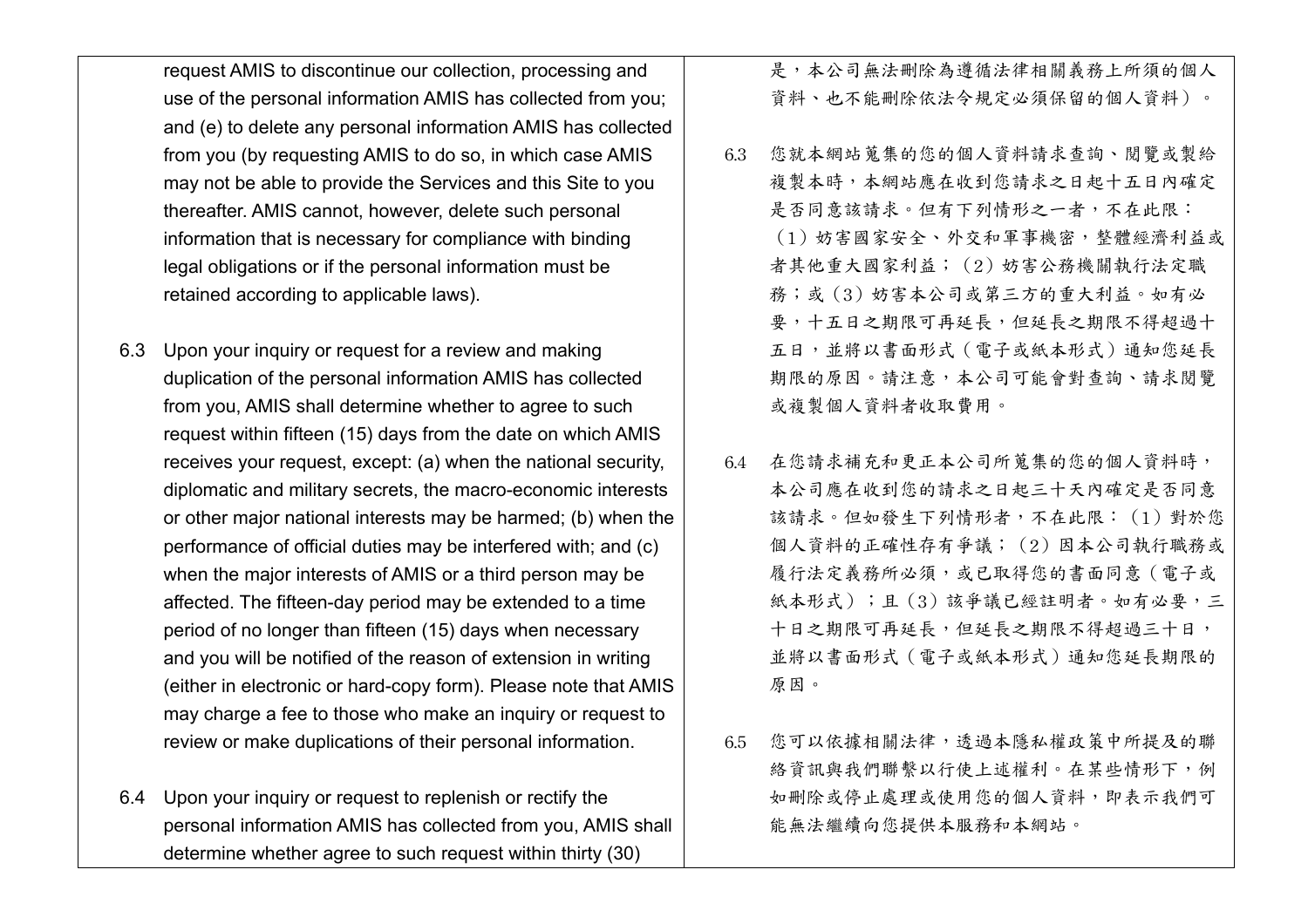| days from the date on which AMIS receives your request,<br>except: (a) there is a dispute regarding the accuracy of your<br>personal information; (b) the processing or use of such<br>personal information is either necessary for the performance<br>of an official duty or fulfillment of a legal obligation of AMIS or<br>agreed by you in writing (either in electronic or hard-copy<br>form); and (c) such dispute has been recorded. The thirty-day<br>period may be extended to a time period of no longer than<br>thirty (30) days when necessary and you will be notified of the<br>reason of extension in writing (either in electronic or hard-<br>copy form).<br>You may, as appropriate and in accordance with applicable<br>6.5<br>laws, exercise your rights mentioned above by contacting us<br>through the contact information referred in this Privacy Policy.<br>In some cases, for example, delete or cease the processing<br>or use of your personal information may mean that we may<br>not be able to provide the Services and this Site to you. |                                                                                                               |
|--------------------------------------------------------------------------------------------------------------------------------------------------------------------------------------------------------------------------------------------------------------------------------------------------------------------------------------------------------------------------------------------------------------------------------------------------------------------------------------------------------------------------------------------------------------------------------------------------------------------------------------------------------------------------------------------------------------------------------------------------------------------------------------------------------------------------------------------------------------------------------------------------------------------------------------------------------------------------------------------------------------------------------------------------------------------------|---------------------------------------------------------------------------------------------------------------|
| <b>CHILDREN'S PRIVACY</b><br>7<br>The Services and this Site are not intended for those who are<br>minors under the laws applicable to them. We do not knowingly<br>collect personal information from those who are minors under the<br>laws applicable to them and if we become aware of such collection,<br>we will take reasonable steps to delete any such information as<br>soon as practicable.                                                                                                                                                                                                                                                                                                                                                                                                                                                                                                                                                                                                                                                                    | 未成年人隱私<br>$\overline{7}$<br>本服務和本網站不適用於未成年人。我們不會特地蒐集未成<br>年人的個人資料,如果嗣後知悉我們已蒐集未成年人的個人<br>資料,我們會盡速採取合理措施以刪除該資訊。 |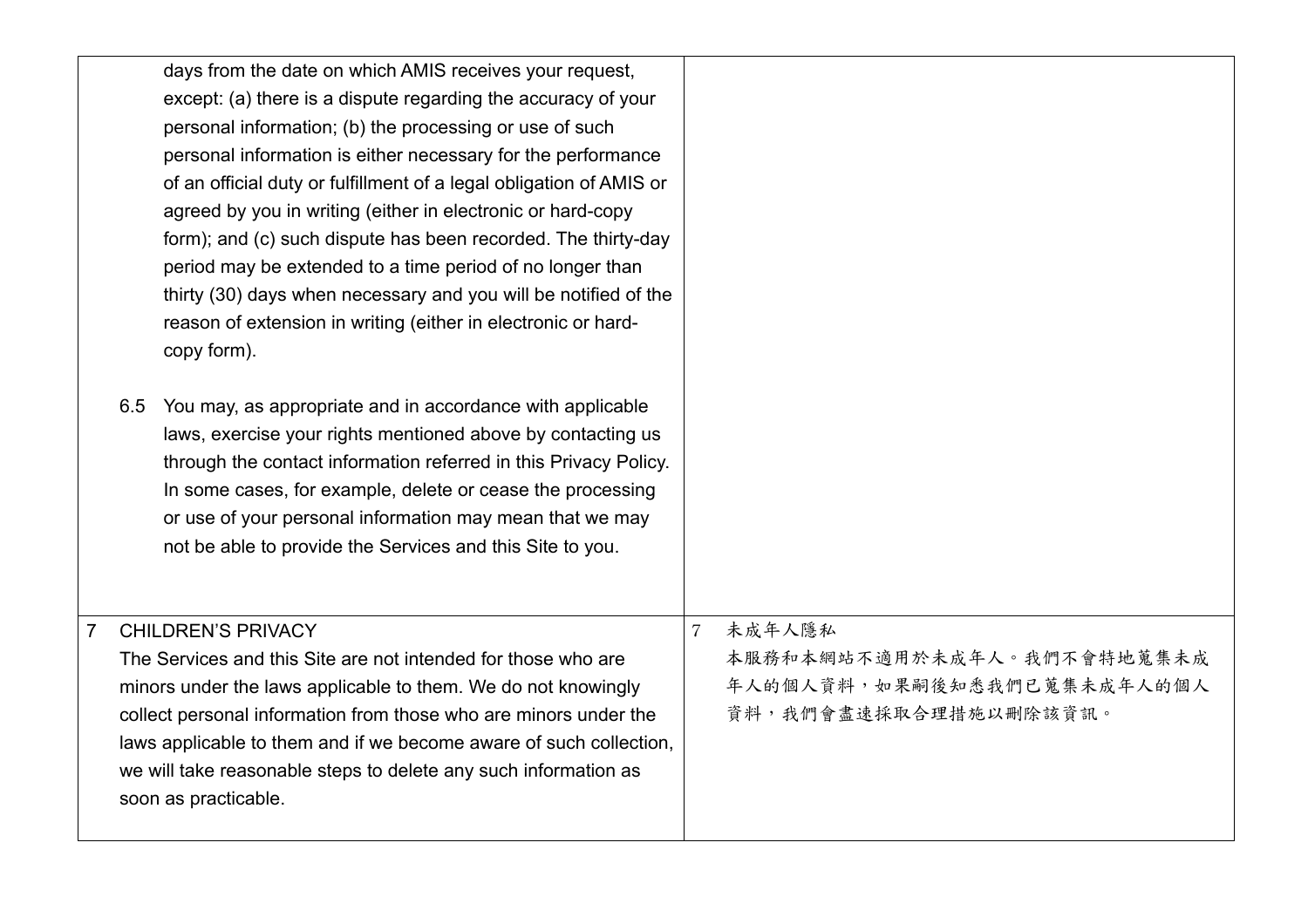## 8 COOKIES

- 8.1 We may use cookies to improve and update our services to you. A cookie is a small text file stored by a website in a user's web browser that allows AMIS to recognize your computer or device. For example, cookies can store your user's name and password to eliminate the need for reentering to access the Services and this Site when you come back to the Services. Cookies can also record your preferences so that AMIS may provide customized services to you.
- 8.2 If you do not wish to receive cookies, or want to be notified before they are placed, you may set your web browser to do so. Please be noted that if cookies are turned off, you may not be able to view certain parts of the Services and this Site that may enhance our services to you. Some of AMIS's business partners such as online resources whose content is linked to or from the Services and this Site may also use cookies or similar technologies. However, please understand that we have no access to or control over these cookies.
- 8 Cookies
	- 8.1 本網站可能會使用 cookies 技術以改善和更新我們的服 務。Cookies 是透過使用者的網頁瀏覽器所儲存的一個 小文字檔,以允許本網站識別您的電腦或設備。例如 cookies 可以儲存您的使用者名稱和密碼,而避免在您重 新登入本網站時需要再次輸入使用者名稱和密碼。 Cookies 還可以記錄您的偏好,以便本網站為您提供客 製化服務。
	- 82 如果您不希望接收 cookies,或者希望在放置 cookies 之 前收到相關通知,您可以設定您的網路瀏覽器以達成上 述目的。請注意,如果 cookies 被關閉,您可能 無法查 看本服務和本網站的部分內容,而該內容可能會讓我們 進一步改善我們提供的服務。部分本公司的業務合作夥 伴,例如其內容與本服務或與本網站相連結的線上資 源,也可能使用 cookies 或類似技術。但您必須瞭解我 們無法存取或控制這些 cookies。

9 第三方網站連結

本服務與本網站包含部分可連結至其他網站或線上資源的連 結。本隱私政策權僅涵蓋本網站所涉及的隱私設定,而未涵 蓋其他網站或線上資源的隱私設定。請注意,本公司對於其 他網站或在線資源的隱私權政策和/或其隱私設定,不負擔任 何責任。如果您連結到任何其他網站或線上資源,您應該閱

9 THIRD PARTY WEBSITE LINKS The Services and this Site contain links to other websites and online resources. This Privacy Policy only covers the privacy practices by AMIS and does not cover the privacy practices of other websites or online resources. Please be noted that AMIS is not responsible for the privacy policies and/or practices of other websites or online resources. If you link to any other websites or